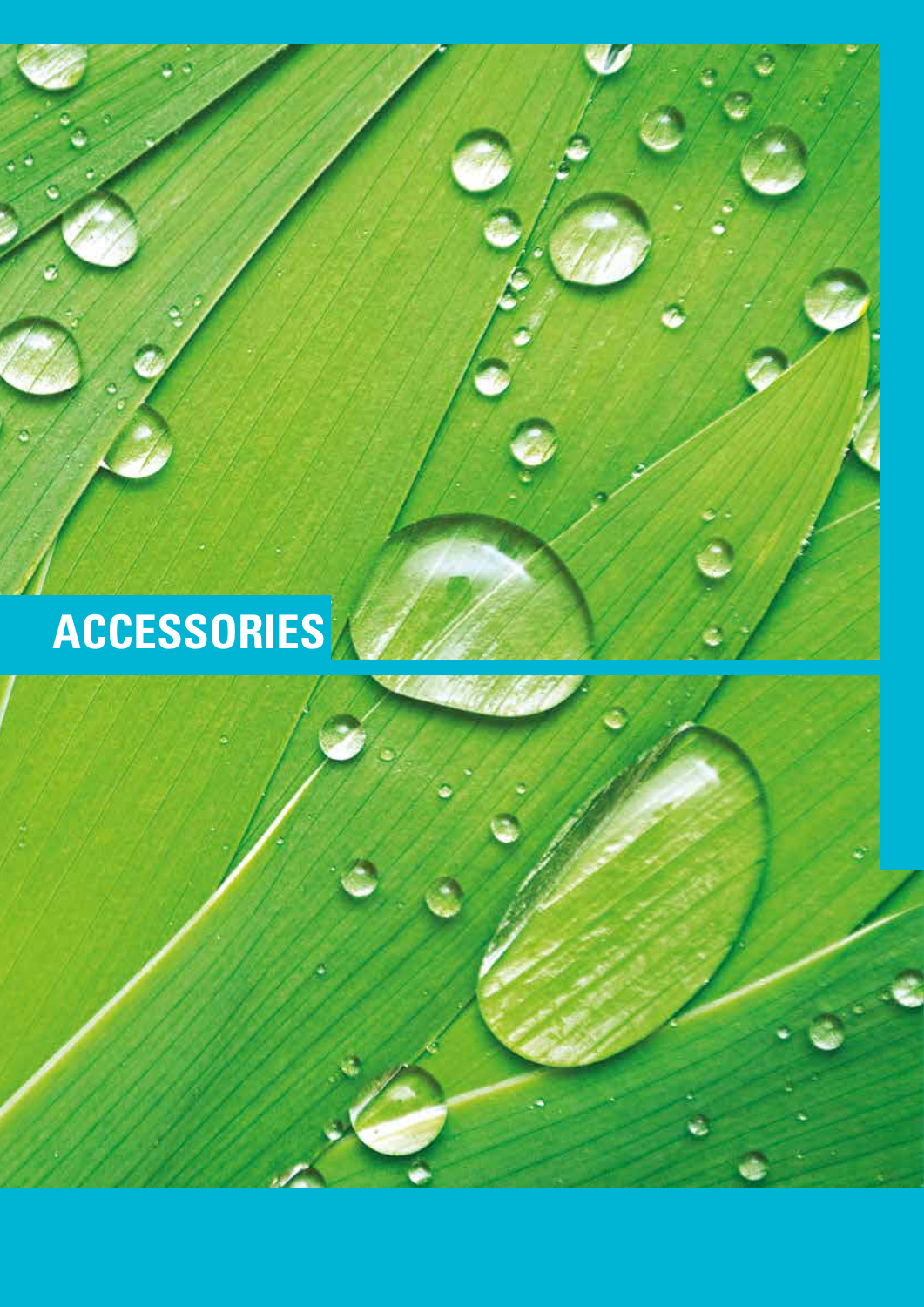# **ACCESSORIES** NETAFIM PRESET PRESSURE REGULATORS

- **Sealed regulating units which are field replaceable**
- **Zero leakage**
- **Built in pressure indicator signs when selected pressure is achieved**
- **In-line series are designed for low flow**

| <b>NETAFIM REGULATING BODY 2000</b> |                            |                    |  |
|-------------------------------------|----------------------------|--------------------|--|
| Netafim Code                        | <b>Manufacturer's Code</b> | <b>Description</b> |  |
| <b>Z5885</b>                        | 31500-002020               | 3/4"               |  |

| <b>NETAFIM REGULATING BODY 2000</b> |                            |                    |  |  |
|-------------------------------------|----------------------------|--------------------|--|--|
| <b>Netafim Code</b>                 | <b>Manufacturer's Code</b> | <b>Description</b> |  |  |
| <b>Z5886</b>                        | 31500-002030               | $11/2$ " x 2       |  |  |

| <b>NETAFIM REGULATING BODY 2000</b> |                            |                    |  |
|-------------------------------------|----------------------------|--------------------|--|
| <b>Netafim Code</b>                 | <b>Manufacturer's Code</b> | <b>Description</b> |  |
| <b>Z5887</b>                        | 31500-002040               | $2''$ x 4          |  |
| <b>Z5888</b>                        | 31500-002060               | $2''$ x 6          |  |
| 75889                               | 31500-002080               | $3'' \times 10$    |  |

|                     | <b>NETAFIM REGULATING UNIT 2000</b> |                    |  |  |
|---------------------|-------------------------------------|--------------------|--|--|
| <b>Netafim Code</b> | <b>Manufacturer's Code</b>          | <b>Description</b> |  |  |
| Z5871               | 31500-001000                        | 0.6 <sub>Bar</sub> |  |  |
| <b>Z5872</b>        | 31500-001100                        | 0.8 <sub>Bar</sub> |  |  |
| Z5873               | 31500-001200                        | 1.1 <sub>Bar</sub> |  |  |
| Z5874               | 31500-001300                        | 1.4 Bar            |  |  |
| Z <sub>5875</sub>   | 31500-001400                        | 1.8 Bar            |  |  |
| <b>Z5876</b>        | 31500-001500                        | 2.0 Bar            |  |  |
| <b>Z5877</b>        | 31500-001600                        | 2.5 Bar            |  |  |
| <b>Z5878</b>        | 31500-001700                        | 3.0 Bar            |  |  |
| Z <sub>5879</sub>   | 31500-001800                        | 3.5 Bar            |  |  |
| <b>Z5880</b>        | 31500-001900                        | 4.0 Bar            |  |  |
| <b>Z5881</b>        | 31500-002000                        | 4.5 Bar            |  |  |

| <b>NETAFIM IN-LINE</b> |                            |                    |  |
|------------------------|----------------------------|--------------------|--|
| <b>Netafim Code</b>    | <b>Manufacturer's Code</b> | <b>Description</b> |  |
| Z5799                  | 31000-001000               | 3/4"11m            |  |
| <b>Z5882</b>           | 31000-001140               | $3/4"$ 14m         |  |
| Z5883                  | 31000-001160               | $3/4"$ 18m         |  |
| <b>Z5798</b>           | 31000-001200               | 3/4" 25m           |  |
| 75884                  | 31000-001400               | $3/4$ " $30m$      |  |











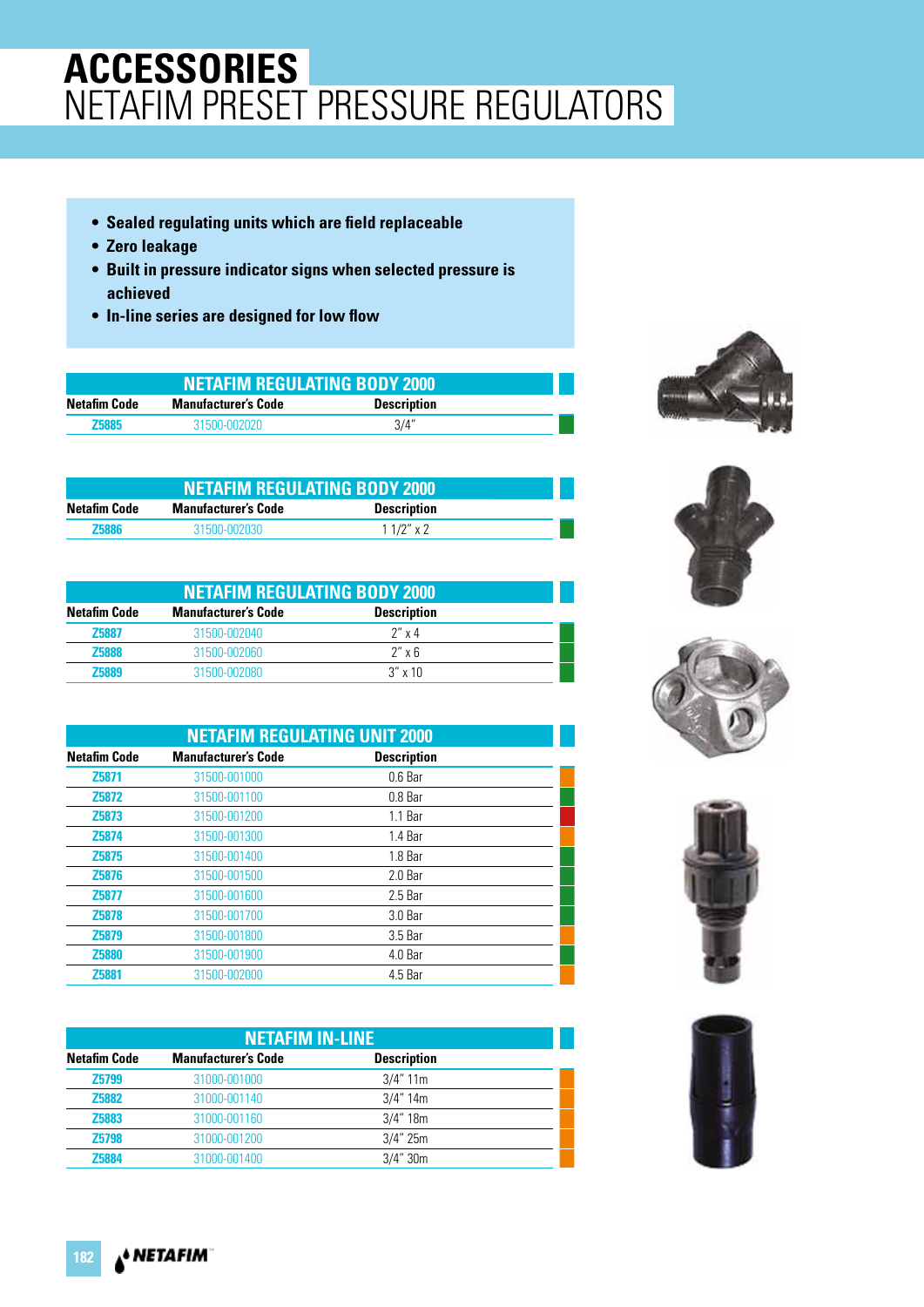# **ACCESSORIES** BERMAD ADJUSTABLE REGULATORS

#### **ADJUSTABLE PRESSURE REGULATORS 3/4" LOW FLOW**

- **3/4" M\F low flow**
- **Flow range 0.03-5m3/h**
- **Operating pressure 0.7-9.0 Bar**

| Netafim Code | <b>Manufacturer's Code</b> | <b>Description</b> |  |
|--------------|----------------------------|--------------------|--|
| <b>Z7782</b> | 71000-014650               | Yellow 0.5-1.2 Bar |  |
| <b>Z7783</b> | 71000-014700               | White 0.8-2.5 Bar  |  |
| <b>Z7784</b> | 71000-015700               | Red 2.0-4.0 Bar    |  |
| <b>Z7785</b> | 71000-015750               | Black 3.5-6.0 Bar  |  |



### **ADJUSTABLE PRESSURE REGULATORS 3/4" NORMAL FLOW**

- **3/4" M\F normal flow**
- **Flow range 0.2-5m3/h**
- **Operating pressure 0.7-9.0 Bar**

| <b>Netafim Code</b> | <b>Manufacturer's Code</b> | <b>Description</b> |  |
|---------------------|----------------------------|--------------------|--|
| <b>Z7786</b>        | 71000-015400               | Yellow 0.5-1.2 Bar |  |
| <b>Z7787</b>        | 71000-015600               | White 0.8-2.5 Bar  |  |
| <b>Z7788</b>        | 71000-015500               | Red 2.0-4.0 Bar    |  |
| 77789               | 71000-015650               | Black 3 5-6 0 Bar  |  |

### **ADJUSTABLE PRESSURE REGULATORS 1"**

- **1" F/F**
- **Flow range 0.04-8m3/h**
- **Operating pressure 0.7-9.0 Bar**

| <b>Netafim Code</b> | <b>Manufacturer's Code</b> | <b>Description</b> |  |
|---------------------|----------------------------|--------------------|--|
| <b>Z7791</b>        | 71000-016100               | White 0.5-1.2 Bar  |  |
| <b>Z7792</b>        | 71000-016200               | Red 1.0-2.0 Bar    |  |
| <b>Z7793</b>        | 71000-016000               | Black 1.5-3.5 Bar  |  |
| 77794               | 71000-016350               | Brown 3.0-5.5 Bar  |  |

### **ADJUSTABLE PRESSURE REGULATORS 1 1/2"**

- **1 1/2" F\F normal flow**
- **Flow range 0.5-18m3/h**
- **Operating pressure 0.7-9.0 Bar**

| Netafim Code | <b>Manufacturer's Code</b> | <b>Description</b> |  |
|--------------|----------------------------|--------------------|--|
| <b>Z7796</b> | 71000-016500               | White 0.5-1.2 Bar  |  |
| <b>Z7797</b> | 71000-016550               | Red 1.0-2.0 Bar    |  |
| <b>Z7798</b> | 71000-016400               | Black 1.5-3.5 Bar  |  |
| <b>Z7799</b> | 71000-016600               | Brown 3.0-5.5 Bar  |  |
|              |                            |                    |  |





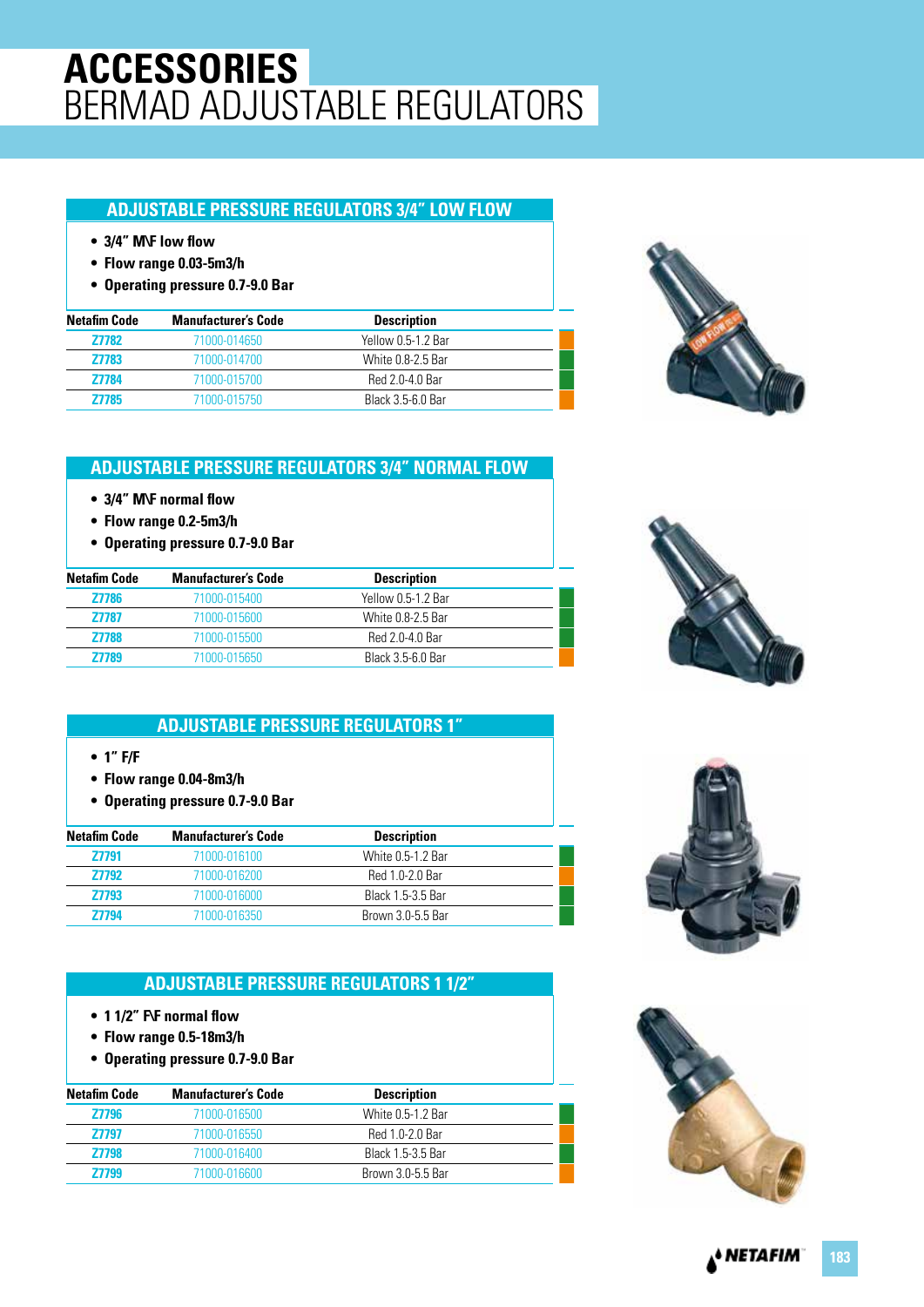

- **Automatically continuously releases air from pressurized lines**
- **Kinetic vacuum and air valves release volumes of air from non pressurized pipes, protecting pipe work and fitting systems**

| ARI AIR PLASTIC RELEASE 16 BAR                                          |              |             |  |  |
|-------------------------------------------------------------------------|--------------|-------------|--|--|
| <b>Description</b><br><b>Netafim Code</b><br><b>Manufacturer's Code</b> |              |             |  |  |
| <b>Z7100</b>                                                            | 70440-001400 | S-050P 3/4" |  |  |
| $S-050P1"$<br>D455147<br>70440-001500                                   |              |             |  |  |

| <b>ARI VACUUM/AIR VALVE 10 BAR</b>                                      |              |             |  |  |  |
|-------------------------------------------------------------------------|--------------|-------------|--|--|--|
| <b>Description</b><br><b>Netafim Code</b><br><b>Manufacturer's Code</b> |              |             |  |  |  |
| <b>Z7107</b>                                                            | 70540-001300 | 3/4" AV-010 |  |  |  |
| $2''$ AV-010<br><b>Z7105</b><br>70540-001500                            |              |             |  |  |  |

| <b>ARI VACUUM/AIR VALVE 16 BAR</b>                               |              |             |  |  |
|------------------------------------------------------------------|--------------|-------------|--|--|
| Netafim Code<br><b>Description</b><br><b>Manufacturer's Code</b> |              |             |  |  |
| <b>Z7110</b>                                                     | 70500-001100 | $D-040P$ 2" |  |  |

| <b>ARI NON RETURN VALVE 10 BAR</b> |                            |                    |  |
|------------------------------------|----------------------------|--------------------|--|
| <b>Netafim Code</b>                | <b>Manufacturer's Code</b> | <b>Description</b> |  |
| D459050                            | 02261-459050               | 3" - NR11          |  |
| D459060                            | 02261-459060               | 4" - NR11          |  |

| <b>ARI NON RETURN VALVE 16 BAR</b> |                            |                    |  |
|------------------------------------|----------------------------|--------------------|--|
| <b>Netafim Code</b>                | <b>Manufacturer's Code</b> | <b>Description</b> |  |
| <b>Z7104</b>                       | 70420-001000               | 3"/80 NR020        |  |
| <b>Z7103</b>                       | 70420-001200               | 4"/100 NR020       |  |
| <b>D550338</b>                     | 02260-550338               | 6"/150 NR020       |  |

| <b>ARI FOOT VALVE</b> |                            |                    |  |
|-----------------------|----------------------------|--------------------|--|
| <b>Netafim Code</b>   | <b>Manufacturer's Code</b> | <b>Description</b> |  |
| 77102                 | 02260-550344               | 3"/80 NR020FV      |  |
| 77101                 | 02260-550345               | 4"/100 NR020FV     |  |









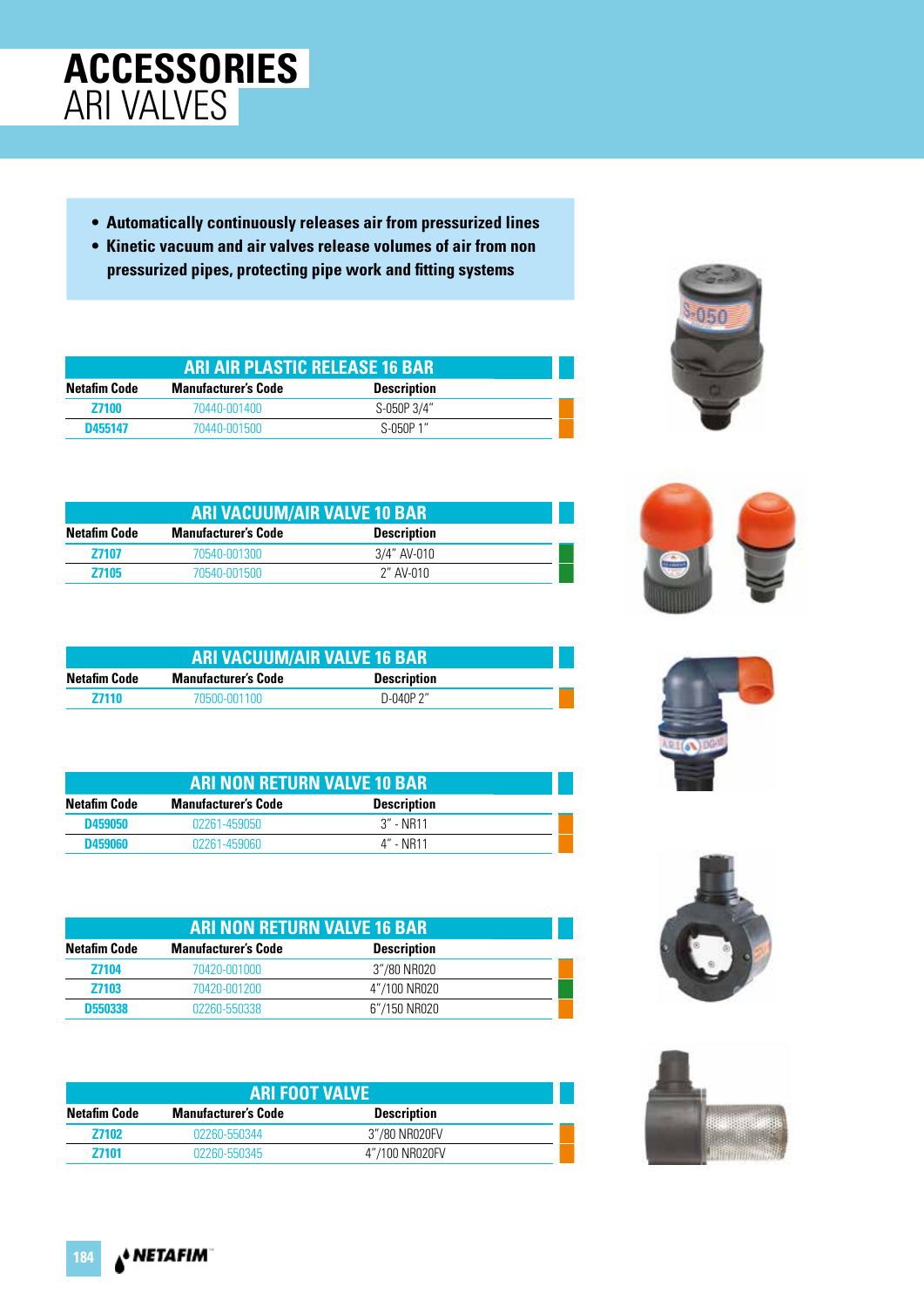# **ACCESSORIES** MAZZEI INJECTORS

| <b>MAZZEI INJECTOR</b>                                                  |              |              |  |  |
|-------------------------------------------------------------------------|--------------|--------------|--|--|
| <b>Netafim Code</b><br><b>Manufacturer's Code</b><br><b>Description</b> |              |              |  |  |
| <b>Z9410</b>                                                            | 02267-455175 | 1/2" 20ltr   |  |  |
| Z9415                                                                   | 02267-455180 | 1/2" 60ltr   |  |  |
| <b>Z9420</b>                                                            | 02267-455185 | 3/4" 90ltr   |  |  |
| <b>Z9425</b>                                                            | 02267-455190 | 1" 220ltr    |  |  |
| <b>Z9430</b>                                                            | 02267-455200 | 11/2" 680ltr |  |  |
| 79431                                                                   | 02267-455205 | 2" 1890 tr   |  |  |



| <b>MAZZEI KIT</b>   |                            |                    |  |
|---------------------|----------------------------|--------------------|--|
| <b>Netafim Code</b> | <b>Manufacturer's Code</b> | <b>Description</b> |  |
| Z9435               | 02267-455210               | 1/2" Small         |  |
| <b>Z9450</b>        | 02267-455217               | $11/2$ " Large     |  |
| <b>Z9453</b>        | 02267-455218               | 2" Large           |  |

| ī |  |
|---|--|
|   |  |

| <b>MAZZEI SPARES</b>       |                     |  |  |
|----------------------------|---------------------|--|--|
| <b>Manufacturer's Code</b> | <b>Description</b>  |  |  |
| 02269-455295               | Reg Valve MV25 1/4" |  |  |
| 02269-455300               | Reg Valve MV50 1/2" |  |  |
| 02269-455161               | Reg Syphon Valve    |  |  |
|                            |                     |  |  |

### **ACCESSORIES** PRESSURE GAUGES

| <b>PRESSURE GAUGES OIL FILLED BACK INLET 1/4"</b> |                            |                    |  |
|---------------------------------------------------|----------------------------|--------------------|--|
| <b>Netafim Code</b>                               | <b>Manufacturer's Code</b> | <b>Description</b> |  |
| D455071                                           | 02267-455071               | 0-2.5 Bar          |  |
| D455076                                           | 02267-455076               | 0-4 Bar            |  |
| D455081                                           | 02267-455081               | 0-6 Bar            |  |
| <b>D455086</b>                                    | 02267-455086               | $0-10$ Bar         |  |

| <b>PRESSURE GAUGES OIL FILLED BOTTOM INLET 1/4"</b> |                            |                    |  |
|-----------------------------------------------------|----------------------------|--------------------|--|
| <b>Netafim Code</b>                                 | <b>Manufacturer's Code</b> | <b>Description</b> |  |
| <b>Z9510</b>                                        | 77540-003250               | 0-2.5 Bar          |  |
| <b>Z9515</b>                                        | 77540-003300               | 0-4 Bar            |  |
| <b>Z9520</b>                                        | 77540-003330               | 0-6 Bar            |  |
| <b>Z9525</b>                                        | 77540-003400               | 0-10 Bar           |  |
| <b>Z9530</b>                                        | 77540-003450               | 0-16 Bar           |  |



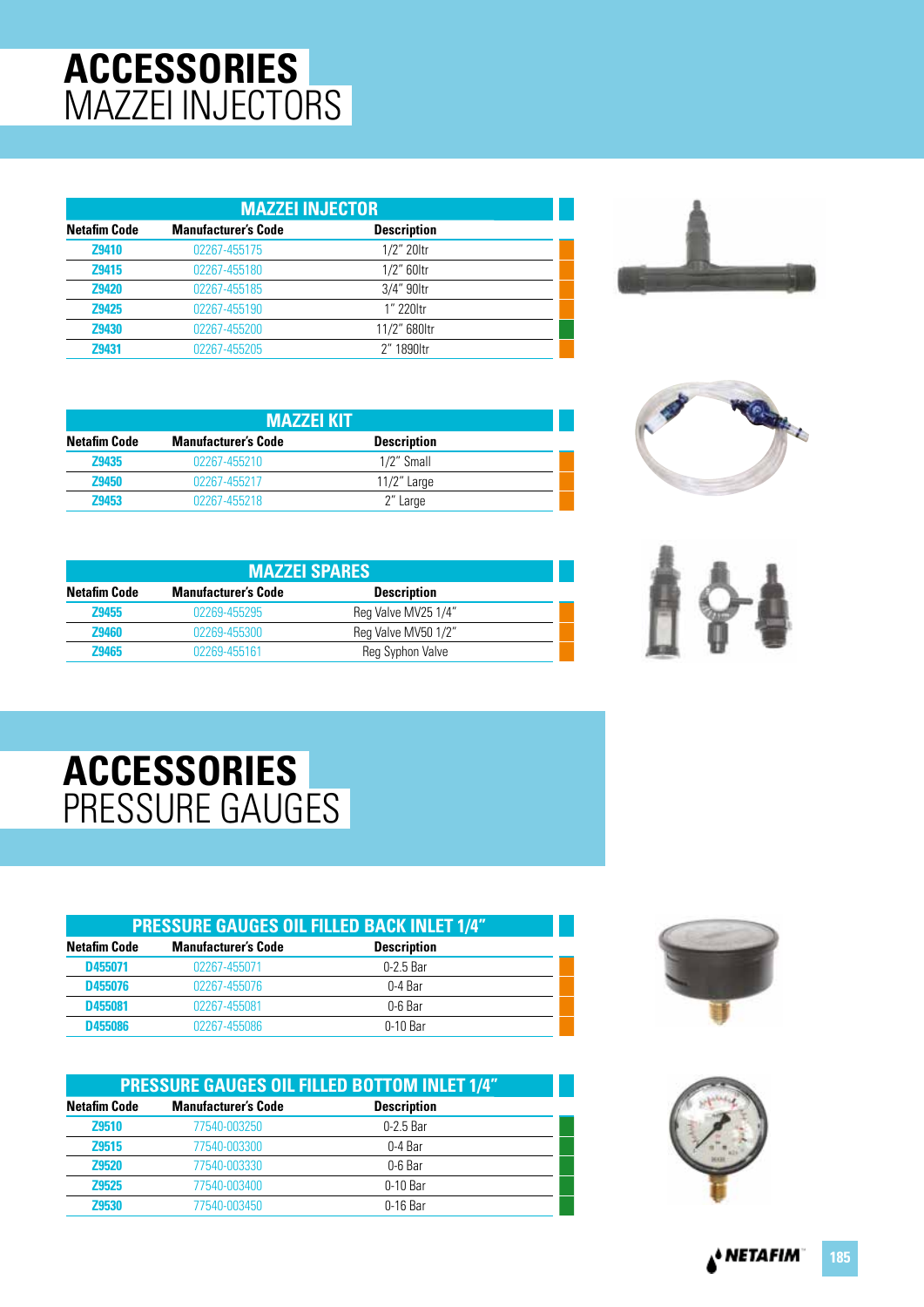# **ACCESSORIES** PRESSURE GAUGES

| <b>PRESSURE GAUGE ACCESSORIES</b> |                            |                               |  |
|-----------------------------------|----------------------------|-------------------------------|--|
| <b>Netafim Code</b>               | <b>Manufacturer's Code</b> | <b>Description</b>            |  |
| <b>Z9540</b>                      | 63000-002800               | <b>Barbed</b>                 |  |
| <b>Z9545</b>                      |                            | 1/4                           |  |
| <b>Z9536</b>                      |                            | <b>Checking Socket</b>        |  |
| <b>Z9536A</b>                     |                            | <b>Checking Socket Nipple</b> |  |
| 79537                             | 74480-061280               | <b>Checking Needle</b>        |  |



| <b>AMIAD INJECTOR</b>                                            |                              |  |  |
|------------------------------------------------------------------|------------------------------|--|--|
| Netafim Code<br><b>Description</b><br><b>Manufacturer's Code</b> |                              |  |  |
| 74480-008750                                                     | Spare Parts Kit              |  |  |
| 74460-001600                                                     | Fertilizer/Chemical Injector |  |  |
|                                                                  |                              |  |  |



### **ACCESSORIES** WATER METERS

- **ARAD are CE approved**
- **All meters are tested and calibrated prior to shipment**
- **Calibration report included with meter**
- **Accurate within +/-2%**
- **Dry seal gauge hence no condensation**

| <b>WATER METER M BSP</b>                                                |              |       |  |  |  |
|-------------------------------------------------------------------------|--------------|-------|--|--|--|
| <b>Netafim Code</b><br><b>Description</b><br><b>Manufacturer's Code</b> |              |       |  |  |  |
| <b>Z9600</b>                                                            | 70240-000800 | 1/2"  |  |  |  |
| Z9610                                                                   | 70240-001200 | 3/4"  |  |  |  |
| <b>Z9620</b>                                                            | 70240-001500 | 1"    |  |  |  |
| <b>Z9630</b>                                                            | 70240-001750 | 11/4" |  |  |  |
| <b>Z9640</b>                                                            | 70240-001800 | 11/2" |  |  |  |
| <b>Z9650</b>                                                            | 70240-002100 | 2"    |  |  |  |

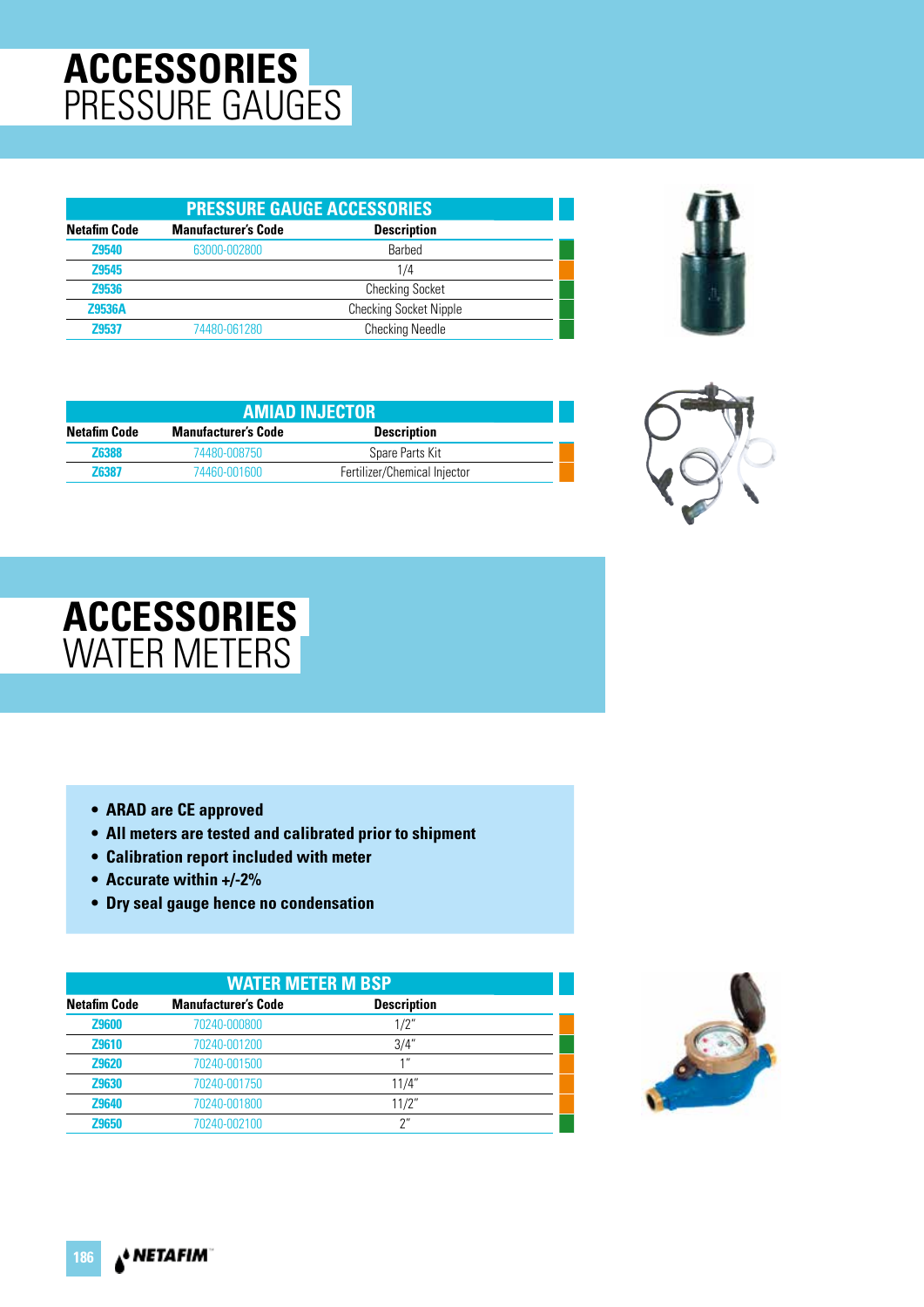# **ACCESSORIES** WATER METERS

| <b>WATER METER M BSP WITH PULSE</b> |                            |                    |  |
|-------------------------------------|----------------------------|--------------------|--|
| <b>Netafim Code</b>                 | <b>Manufacturer's Code</b> | <b>Description</b> |  |
| D456021                             | 70240-000900               | $1/2$ " 1:1 EV     |  |
| D456020                             | 70240-001000               | 1/2" 1:10 EV       |  |
| D456023                             | 70240-001240               | 3/4" 1:1 EV        |  |
| D456025                             | 70240-001300               | 3/4" 1:10 EV       |  |
| D456032                             | 70240-001780               | 11/4" 1:10 EV      |  |
| D456034                             | 70240-002070               | 11/2" 1:1 EV       |  |
| D456035                             | 70240-002055               | 11/2" 1:10 EV      |  |
| D456040                             | 70240-001900               | 11/2" 1:100 EV     |  |
| Z9663                               | 70240-002200               | $2''$ 1:10 EV      |  |



| <b>WATER METER WST FLANGED WRAS APPROVED</b> |                            |                        |  |
|----------------------------------------------|----------------------------|------------------------|--|
| <b>Netafim Code</b>                          | <b>Manufacturer's Code</b> | <b>Description</b>     |  |
| D457700                                      |                            | יירי                   |  |
| <b>Z9655</b>                                 | 70240-007410               | ر?                     |  |
| <b>Z9660</b>                                 | 70240-007810               | Δ″                     |  |
| D457704                                      |                            | 6" (Not WRAS approved) |  |



| <b>WATER METER WST FLANGED WITH PULSE WRAS APPROVED</b> |                            |                    |
|---------------------------------------------------------|----------------------------|--------------------|
| <b>Netafim Code</b>                                     | <b>Manufacturer's Code</b> | <b>Description</b> |
| D457710                                                 |                            | $2''$ 1:10 EV      |
| D457711                                                 |                            | 2" 1:100 EV        |
| <b>Z9666</b>                                            | 70240-007510               | $3''$ 1:10 EV      |
| Z9665                                                   | 70240-007310               | $3''$ 1:100 EV     |
| D457727                                                 |                            | 4" 1:10 EV         |
| D457726                                                 | 70240-007910               | 4" 1:100 EV        |

| <b>ARAD AGRICULTURAL WATER METER FLANGED</b> |                            |                    |  |
|----------------------------------------------|----------------------------|--------------------|--|
| Netafim Code                                 | <b>Manufacturer's Code</b> | <b>Description</b> |  |
| <b>Z9669</b>                                 | 70240-005950               | ں ج                |  |
| <b>Z9670</b>                                 | 70240-006060               |                    |  |
| 79671                                        | 70240-006150               | 6''                |  |

| GINNON                                                           |              |                 |  |  |
|------------------------------------------------------------------|--------------|-----------------|--|--|
| Netafim Code<br><b>Description</b><br><b>Manufacturer's Code</b> |              |                 |  |  |
| <b>Z9675</b>                                                     | 70220-001400 | $3/4$ " 10m $3$ |  |  |

| <b>DOSE-O-MAT</b> |                            |                    |  |
|-------------------|----------------------------|--------------------|--|
| Netafim Code      | <b>Manufacturer's Code</b> | <b>Description</b> |  |
| <b>Z9676</b>      | 70260-001300               | 11                 |  |

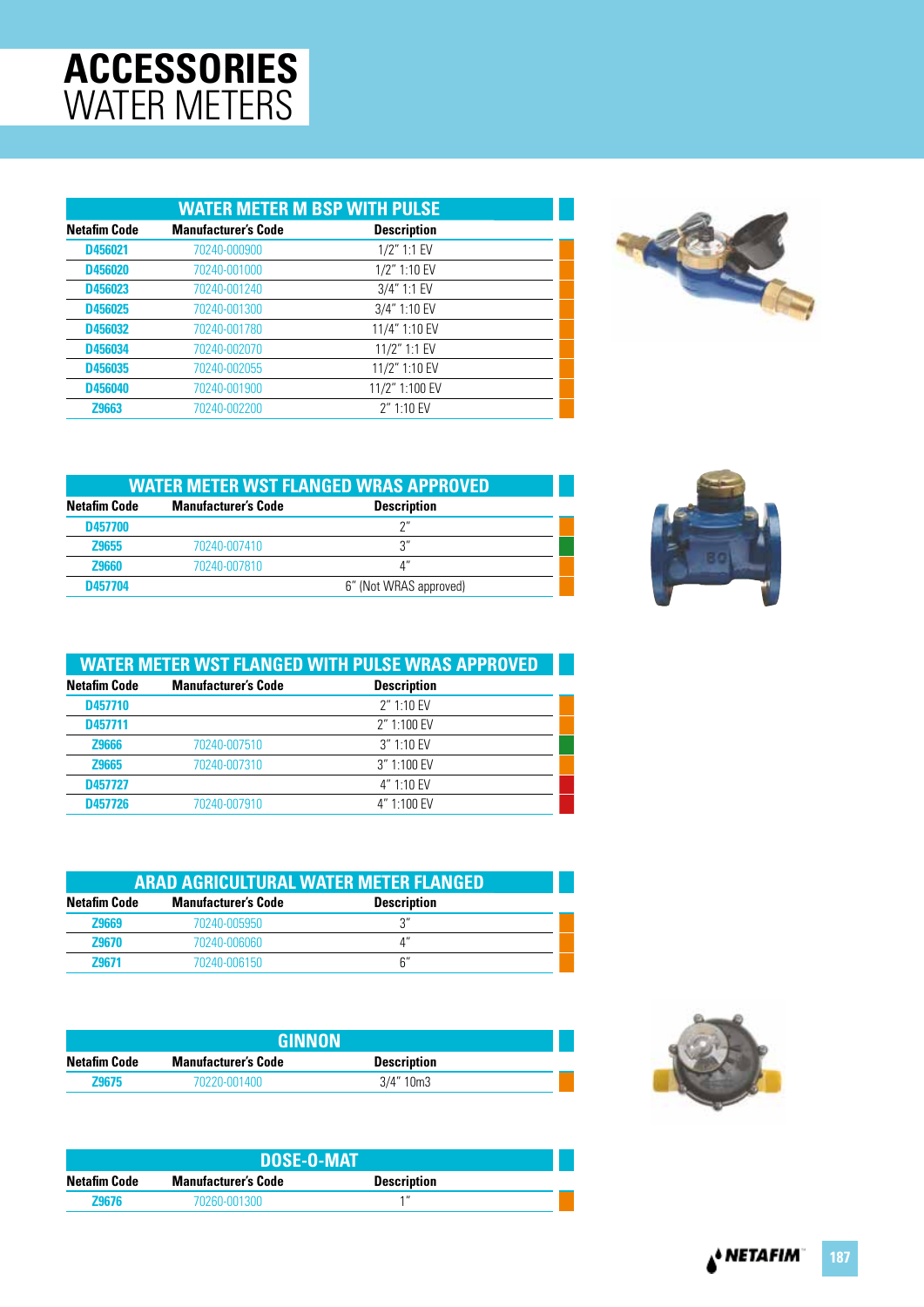# **ACCESSORIES** WATER METERS

| <b>FERTILIZER METER</b>                                                 |                                                                   |                    |  |  |  |
|-------------------------------------------------------------------------|-------------------------------------------------------------------|--------------------|--|--|--|
| <b>Netafim Code</b><br><b>Manufacturer's Code</b><br><b>Description</b> |                                                                   |                    |  |  |  |
| <b>Z9667</b>                                                            | 70240-005300                                                      | 3/4"               |  |  |  |
|                                                                         |                                                                   |                    |  |  |  |
|                                                                         |                                                                   |                    |  |  |  |
| <b>Netafim Code</b>                                                     | <b>WATER METER REGISTER WT ONLY</b><br><b>Manufacturer's Code</b> | <b>Description</b> |  |  |  |



# **ACCESSORIES** SPRAYLINE SUNDRIES

| <b>GALVANIZED WIRE</b> |                            |                    |  |
|------------------------|----------------------------|--------------------|--|
| <b>Netafim Code</b>    | <b>Manufacturer's Code</b> | <b>Description</b> |  |
| D <sub>106625</sub>    | 02294-106625               | No 10 350M         |  |
| D <sub>106630</sub>    | 02294-106630               | No 11 451M         |  |
| 79770                  | 02294-106635               | No 12 517M         |  |

| <b>WIRE STRAINERS</b> |                            |                    |  |
|-----------------------|----------------------------|--------------------|--|
| <b>Netafim Code</b>   | <b>Manufacturer's Code</b> | <b>Description</b> |  |
| <b>Z9740</b>          | 02294-106805               | $N0$ 2             |  |
| Z9745                 | 02294-106810               | No 3               |  |
| D106815               | 02294-106815               | No 4               |  |

| <b>GALVANIZED WIRE HOOKS</b>                                            |              |      |  |  |  |
|-------------------------------------------------------------------------|--------------|------|--|--|--|
| <b>Netafim Code</b><br><b>Manufacturer's Code</b><br><b>Description</b> |              |      |  |  |  |
| D106505                                                                 | 02294-106505 | 12cm |  |  |  |
| <b>Z9705</b>                                                            | 02294-106510 | 16cm |  |  |  |
| <b>Z9710</b>                                                            | 02294-106520 | 20cm |  |  |  |
| <b>Z9715</b>                                                            | 02294-106525 | 25cm |  |  |  |
| <b>Z9720</b>                                                            | 02294-106530 | 28cm |  |  |  |
| <b>Z9725</b>                                                            | 02294-106535 | 32cm |  |  |  |
| <b>Z9726</b>                                                            | 02294-106540 | 36cm |  |  |  |
| <b>Z9730</b>                                                            | 02294-106545 | 40cm |  |  |  |
| <b>Z9735</b>                                                            | 02294-106555 | 50cm |  |  |  |
| Z9736                                                                   | 02294-106560 | 60cm |  |  |  |





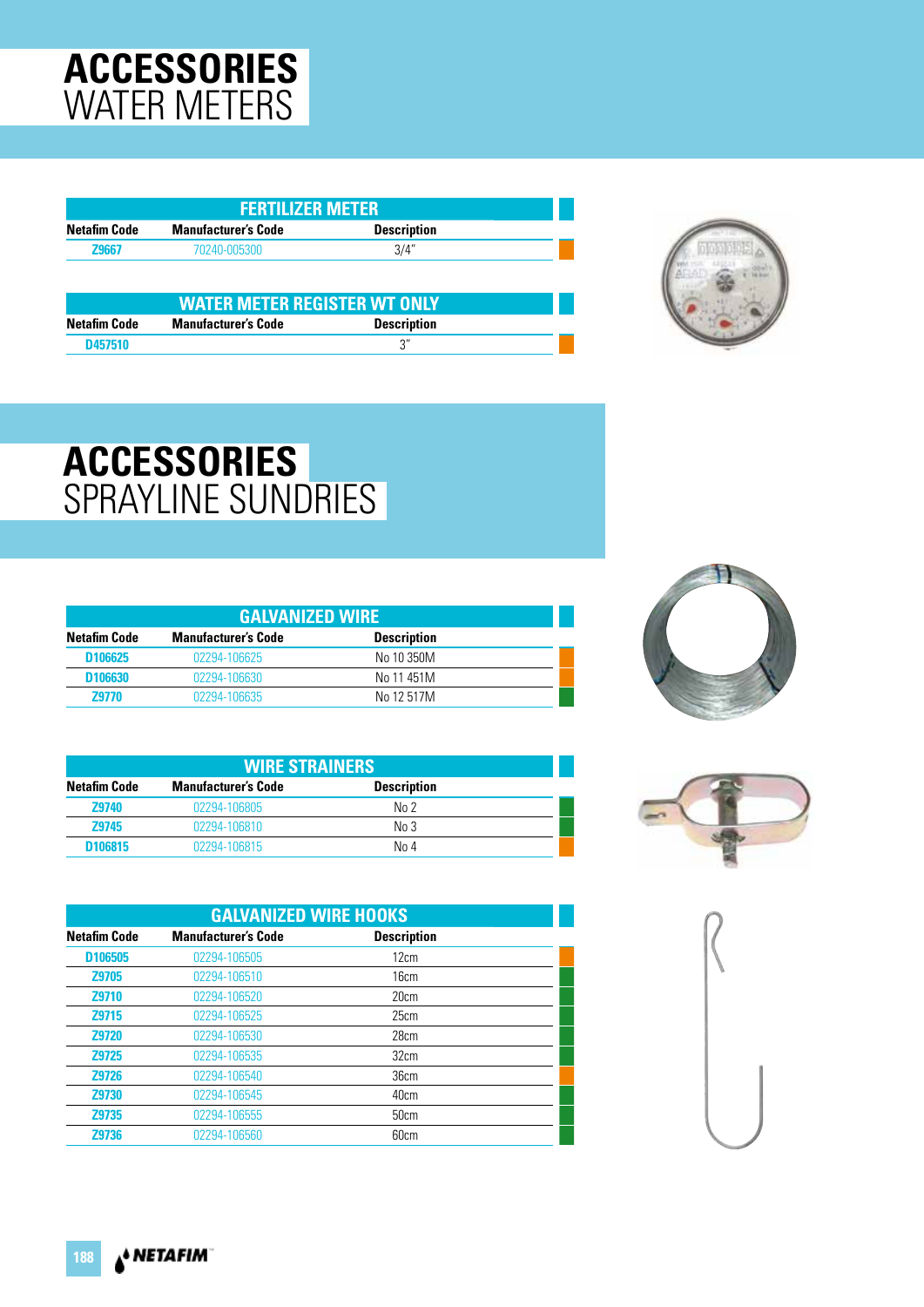# **ACCESSORIES** SPRAYLINE SUNDRIES

| <b>VICTOR CHAIN</b>                                              |              |       |  |  |
|------------------------------------------------------------------|--------------|-------|--|--|
| Netafim Code<br><b>Manufacturer's Code</b><br><b>Description</b> |              |       |  |  |
| <b>Z9750</b>                                                     | 02304-106855 | No 27 |  |  |

| <b>MATRAS CHAIN</b> |                            |                    |  |  |  |
|---------------------|----------------------------|--------------------|--|--|--|
| <b>Netafim Code</b> | <b>Manufacturer's Code</b> | <b>Description</b> |  |  |  |
| D <sub>106865</sub> | $15-2mm$<br>02294-106865   |                    |  |  |  |

| <b>CABLE TIES</b> |                            |                    |  |
|-------------------|----------------------------|--------------------|--|
| Netafim Code      | <b>Manufacturer's Code</b> | <b>Description</b> |  |
| <b>Z9747</b>      |                            | $200 \times 48$    |  |
| <b>Z9748</b>      |                            | $300 \times 7.6$   |  |

| <b>PLASTIC SUPPORT HOOKS</b> |                            |                    |  |
|------------------------------|----------------------------|--------------------|--|
| <b>Netafim Code</b>          | <b>Manufacturer's Code</b> | <b>Description</b> |  |
| <b>Z9749A</b>                | 02015-650950               | 16mm               |  |
| <b>Z9749B</b>                | 02015-650955               | 20 <sub>mm</sub>   |  |
| Z9749C                       | 02015-650960               | 25mm               |  |
| <b>Z9749</b>                 | 02013-650965               | 32 <sub>mm</sub>   |  |

| <b>S HOOKS</b> |                            |                    |  |
|----------------|----------------------------|--------------------|--|
| Netafim Code   | <b>Manufacturer's Code</b> | <b>Description</b> |  |
| <b>Z9755</b>   | 02294-106875               | No 50              |  |







### **ACCESSORIES** HOSE SUNDRIES

|                     | <b>HOSE CLIPS</b>          |                    |  |  |  |
|---------------------|----------------------------|--------------------|--|--|--|
| <b>Netafim Code</b> | <b>Manufacturer's Code</b> | <b>Description</b> |  |  |  |
| <b>Z9900</b>        | 02293-116750               | $11 \times 16$     |  |  |  |
| <b>Z9902</b>        | 02293-116755               | $12 \times 20$     |  |  |  |
| Z9904               | 02293-116765               | 16 x 25            |  |  |  |
| <b>Z9906</b>        | 02293-116770               | 20 x 32            |  |  |  |
| <b>Z9908</b>        | 02293-116780               | $27 \times 40$     |  |  |  |
| Z9910               | 02293-116785               | $32 \times 50$     |  |  |  |
| Z9912               |                            | $40 \times 60$     |  |  |  |
| Z9914               | 02293-116800               | $50 \times 70$     |  |  |  |
| Z9916               | 02293-116805               | 60 x 80            |  |  |  |

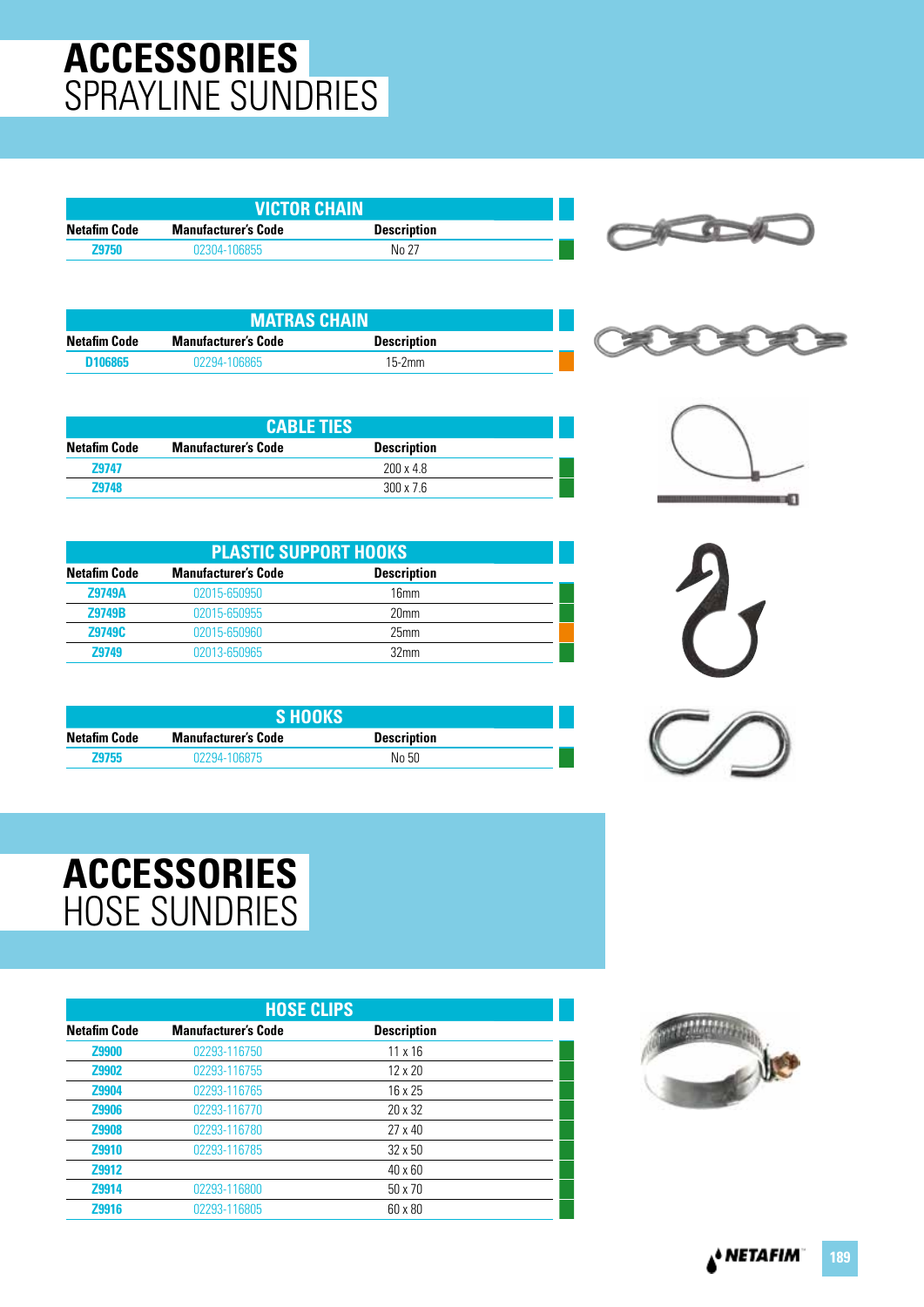# **ACCESSORIES** HOSE SUNDRIES

| <b>HEAVY DUTY HOSE CLIPS</b>                                            |  |                |  |  |
|-------------------------------------------------------------------------|--|----------------|--|--|
| <b>Description</b><br><b>Netafim Code</b><br><b>Manufacturer's Code</b> |  |                |  |  |
| <b>Z9899</b>                                                            |  | $52 \times 57$ |  |  |
| <b>Z9898</b><br>73 x 79                                                 |  |                |  |  |

| <b>BRASS HOSETAIL FEMALE BSP</b> |                            |                    |  |
|----------------------------------|----------------------------|--------------------|--|
| <b>Netafim Code</b>              | <b>Manufacturer's Code</b> | <b>Description</b> |  |
| Z9919                            |                            | 1/2"               |  |
| <b>Z9942</b>                     |                            | 3/4"               |  |
| <b>Z9944</b>                     |                            | 1 <sup>''</sup>    |  |
| <b>Z9946</b>                     |                            | 11/4"              |  |
| <b>Z9948</b>                     |                            | 11/2"              |  |
| Z9950                            |                            | 2"                 |  |
| 79951                            |                            | 3''                |  |

| <b>BRASS HOSETAIL MALE BSP</b> |                            |                    |  |
|--------------------------------|----------------------------|--------------------|--|
| <b>Netafim Code</b>            | <b>Manufacturer's Code</b> | <b>Description</b> |  |
| <b>Z9920</b>                   |                            | 1/2"               |  |
| <b>Z9922</b>                   |                            | 3/4"               |  |
| <b>Z9924</b>                   |                            | 1 <sup>''</sup>    |  |
| <b>Z9926</b>                   |                            | 11/4"              |  |
| 79928                          |                            | 11/2"              |  |

| <b>QUICK COUPLING HOSE</b> |                            |                    |  |
|----------------------------|----------------------------|--------------------|--|
| <b>Netafim Code</b>        | <b>Manufacturer's Code</b> | <b>Description</b> |  |
| <b>Z7200</b>               | 02296-550350               | 1/2"               |  |
| <b>Z7205</b>               | 02296-550355               | 3/4"               |  |
| <b>Z7210</b>               | 02296-550360               | 1 <sup>''</sup>    |  |
| <b>Z7215</b>               | 02296-550365               | 11/4"              |  |
| <b>Z7220</b>               | 02296-550370               | 11/2"              |  |

|                     | <b>QUICK COUPLING FEMALE</b> |                    |  |  |
|---------------------|------------------------------|--------------------|--|--|
| <b>Netafim Code</b> | <b>Manufacturer's Code</b>   | <b>Description</b> |  |  |
| <b>Z7225</b>        | 02296-550380                 | 1/2"               |  |  |
| <b>Z7230</b>        | 02296-550385                 | 3/4"               |  |  |
| <b>Z7235</b>        | 02296-550390                 | 1"                 |  |  |
| <b>Z7240</b>        | 02296-550395                 | 11/4"              |  |  |
| <b>Z7245</b>        | 02296-550400                 | 11/2"              |  |  |

| <b>QUICK COUPLING MALE</b> |                            |                    |  |
|----------------------------|----------------------------|--------------------|--|
| <b>Netafim Code</b>        | <b>Manufacturer's Code</b> | <b>Description</b> |  |
| <b>Z7250</b>               | 02296-550410               | 1/2"               |  |
| <b>Z7255</b>               | 02296-550415               | 3/4"               |  |
| <b>Z7260</b>               | 02296-550420               | 1 <sup>II</sup>    |  |
| <b>Z7265</b>               | 02296-550425               | 11/4"              |  |
| 77270                      | 02296-550430               | 11/2″              |  |













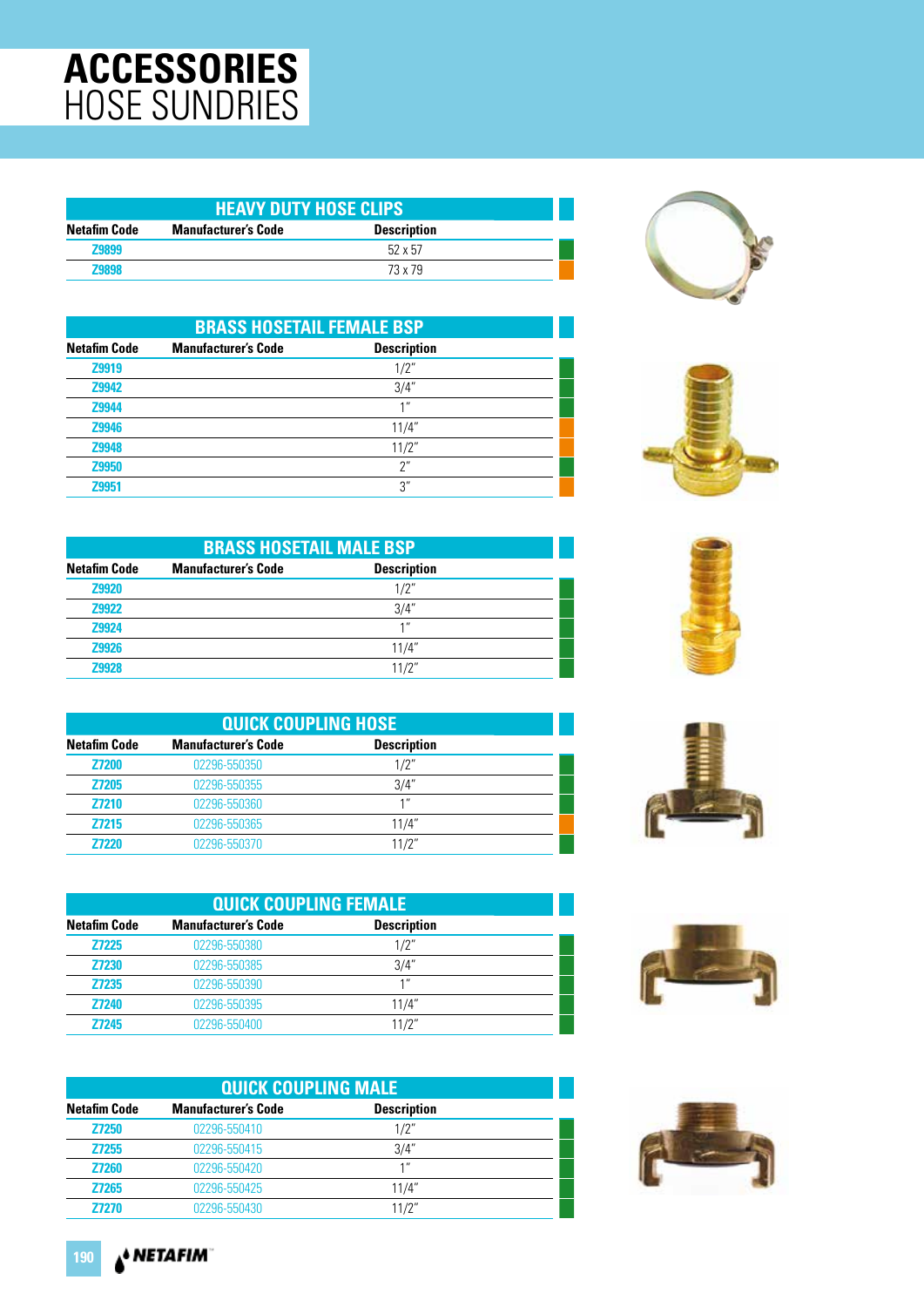# **ACCESSORIES** HOSE SUNDRIES

| <b>QUICK COUPLING ACCESSORIES</b> |                     |                    |  |
|-----------------------------------|---------------------|--------------------|--|
| Netafim Code                      | Manufacturer's Code | <b>Description</b> |  |
| <b>Z7275</b>                      | 02296-550435        | <b>Blind Caps</b>  |  |
| 77280                             | 02296-550440        | Spare Rubbers      |  |



| <b>LAYFLAT 4 BAR</b> |                            |                    |      |
|----------------------|----------------------------|--------------------|------|
| <b>Netafim Code</b>  | <b>Manufacturer's Code</b> | <b>Description</b> |      |
| <b>Z9980</b>         |                            | $\bigcap$          | 100m |
| <b>Z9982</b>         |                            | יי כי              | 100m |
| 79984                |                            | $\Lambda''$        | 100m |

| <b>LAYFLAT RED 10 BAR</b> |                            |                    |                  |
|---------------------------|----------------------------|--------------------|------------------|
| <b>Netafim Code</b>       | <b>Manufacturer's Code</b> | <b>Description</b> |                  |
| Z9988                     |                            | $2^{\prime\prime}$ | 25m              |
| Z9989                     |                            | $2^{\prime\prime}$ | 50 <sub>m</sub>  |
| Z9993                     |                            | 2 <sup>n</sup>     | 100 <sub>m</sub> |
| Z9994                     |                            | 3''                | 25m              |
| Z9995                     |                            | 3''                | 50 <sub>m</sub>  |
| Z9996                     |                            | 3''                | 100 <sub>m</sub> |
| Z9997                     |                            | $4^{\prime\prime}$ | 25m              |
| Z9998                     |                            | 4"                 | 50 <sub>m</sub>  |
| <b>Z9999</b>              |                            | 4"                 | 100 <sub>m</sub> |

| <b>MEDIUM DUTY 6 BAR GREEN SUCTION PIPE</b> |                            |                    |                 |  |
|---------------------------------------------|----------------------------|--------------------|-----------------|--|
| <b>Netafim Code</b>                         | <b>Manufacturer's Code</b> | <b>Description</b> |                 |  |
| <b>Z9991</b>                                |                            | 11/4"              | 30 <sub>m</sub> |  |
| Z9987                                       |                            | 11/2"              | 30 <sub>m</sub> |  |
| <b>Z9990</b>                                |                            | $\Omega$           | 30 <sub>m</sub> |  |
| 79992                                       |                            | $\bigcap$          | 30 <sub>m</sub> |  |

| <b>TCF HOSE</b>     |                            |                    |     |  |
|---------------------|----------------------------|--------------------|-----|--|
| <b>Netafim Code</b> | <b>Manufacturer's Code</b> | <b>Description</b> |     |  |
| <b>Z9977</b>        |                            | $16 \times 22$     | 25m |  |
| Z9978               |                            | $19 \times 26$     | 25m |  |